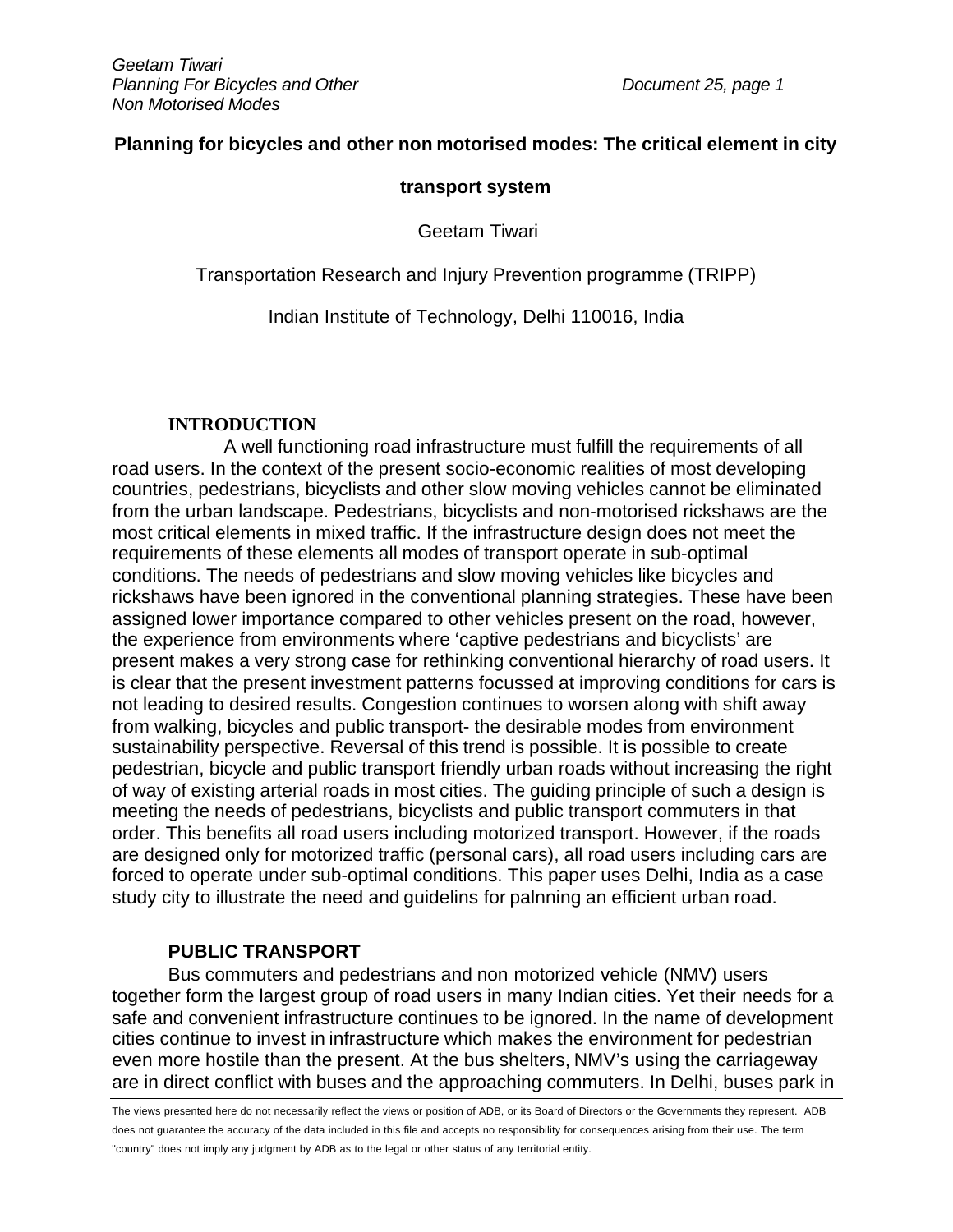platoons of 3 to 6 at an interval of 30 to 60 seconds. Thus for the cyclists, every bus shelter encountered, results in an increase in travel time and in the number of serious conflicts. To avoid an impending conflict at the bus shelter cyclists, either wait for the buses to clear their path or attempt to find their way slowly through a maze of buses and commuters. At many locations the passenger cycle rickshaw is one of the most important components of the commuting chain. The rickshaws ferry, passengers to and from the bus shelter, saving their walking trips. Currently the contribution of the passenger cycle rickshaw to the transportation system of the city is not recognized and thus no provision has been made for their parking at the bus shelters, forcing them to occupy the carriageway.

## **RICKSHAS AND NON-MOTORISED VEHICLES**

Cycle rickshas are registered separately from motorised vehicles. Current policies regarding cycle rickshas and other non-motorised vehicles are restrictive based on a notion held by many that efficient ("modern") transport systems do not include these vehicles. Traffic management experts and traffic police have proposed area and time restrictions on the movement of cycle rickshas in Delhi. The government fixes the number of cycle rickshas that can be registered in the city (by Municipal Corporation of Delhi) and at present this is 99,000. The registration procedure requires the owner to have a valid registration card, and to register these vehicles only during stipulated times twice a year. Not surprisingly, a large number of cycle rickshas are unregistered. The true number of cycle rickshas in the city is estimated to be about 300,000. Cycle rickshas are also used for delivery of goods such as furniture, refrigerators, and washing machines. Several case studies have documented the poor, often exploitative, working conditions of cycle ricksha operators. Contractors who demand a fixed rental payment from the pullers, often with little regard to the state of the equipment or the environment in which the ricksha puller has to operate usually owns the vehicles.

Even though rickshas and other non-motorised vehicles are widely viewed as a principal cause of congestion and chaos, they have been ignored in traffic planning and road design.

### **INADEQUATE ROAD INFRASTRUCTURE?**

Delhi has an extensive road network with a total length of 26, 582 km (year 1996- 97) of which approximately 1148 km has a right-of-way 30m and greater than 30m. Nearly 500 km of these roads already exist, remaining 852 km is proposed in new developments. Ring road and Outer Ring road are the most important arterial roads. In general, most arterial roads are six lanes divided roads. Average speeds have been reducing over the years. Peak hour traffic on arterial roads crawls through bottlenecks at major intersections. However, at non-peak hour mid block speeds tend to be much higher ranging from 50-90 km/h for buses and private motorised vehicles respectively. This leads to higher fatality rates on one hand and on the other longer waiting periods at junctions. It seems that problem lies with the poor management of the corridor traffic flow and speed resulting in increased levels of congestion are at few spots and few

The views presented here do not necessarily reflect the views or position of ADB, or its Board of Directors or the Governments they represent. ADB does not guarantee the accuracy of the data included in this file and accepts no responsibility for consequences arising from their use. The term "country" does not imply any judgment by ADB as to the legal or other status of any territorial entity.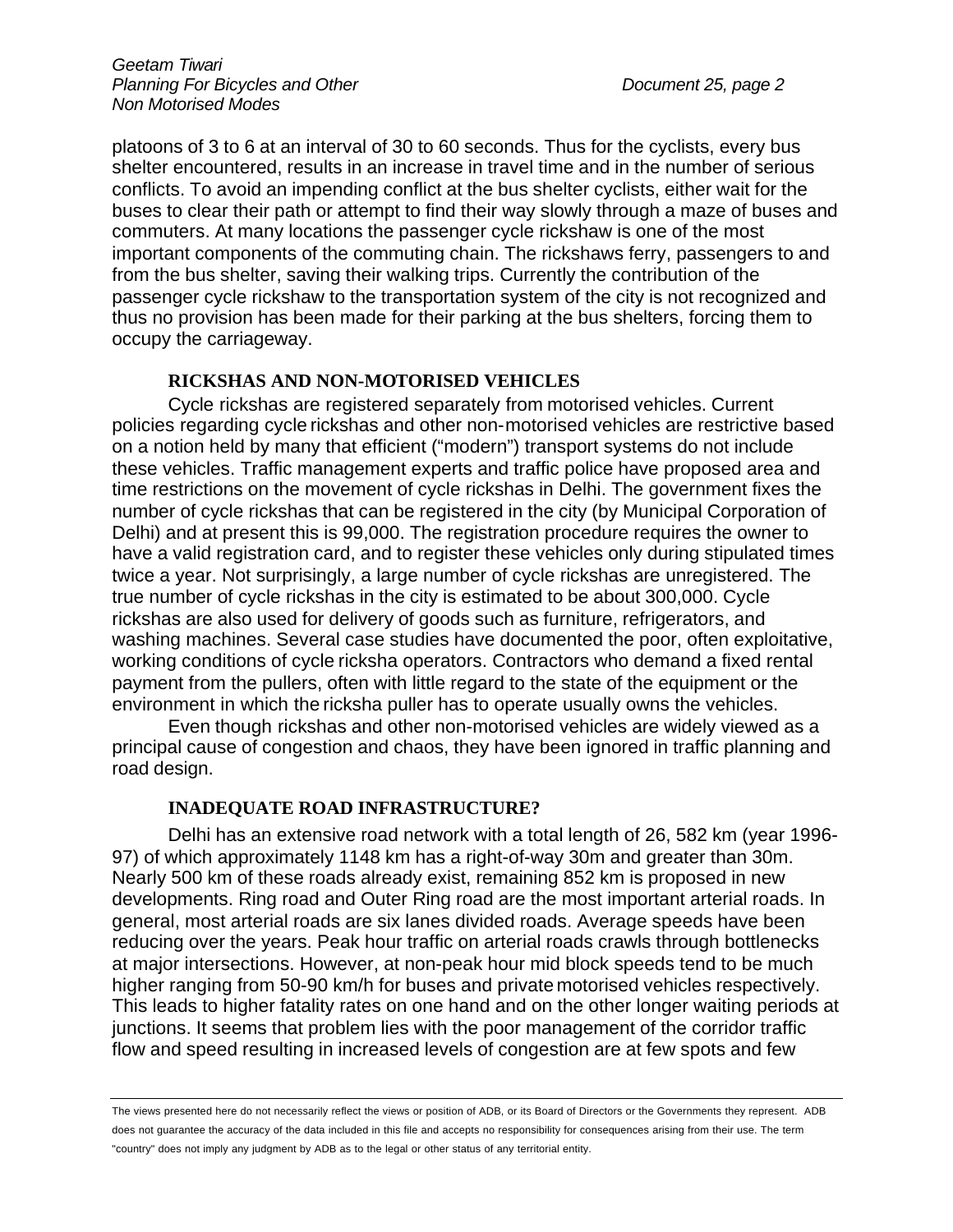corridors at peak hours. The traffic system does not meet the requirements of pedestrians, bicyclists and bus systems.

The existing road design does not cater to the needs of pedestrians, bicycles, or any other slow moving traffic. Service roads if present, are not maintained well. Footpaths are either not present or poorly maintained. There are no specific facilities provided for buses also, except locating bus shelters. Approach to bus shelters, bus priority lanes, continuous pedestrian paths, lane for slow vehicles like bicycles and rickshaws etc. have not been included in the road network designs. Consequently all road users have to share the carriageway. This often leads to unsafe conditions for pedestrian and slow moving vehicles and congested conditions for motorised vehicles. The per capita availability of road in Delhi in 1997 was 2.6 meters per person. It must also be noted that almost 66% of the vehicular fleet in Delhi consists of motorised two wheelers which take up less road space than cars and buses. Despite this, average speeds have been reducing over the years. Peak hour traffic on arterial roads crawls through bottlenecks at major intersections. In general, most arterial roads are six lanes divided roads; however, the extensive road network has not been developed to serve the mixed traffic present on the roads.

Presence of diverse socio-economic groups in the city is reflected in the diverse modes of transport present on all roads. This also results in emergence of range of activities required by different road users. The society pays a huge cost in terms of worsening congestion, air pollution and traffic accidents. While the growing congestion and air pollution affect all income groups, the middle and lower income groups who are primarily dependent on public transport, bicycles and walking -the environment friendly modes have to suffer the unusually high cost of traffic accidents. Commuting patterns of low income and high-income people residing in Delhi are significantly different. Since nearly 50-60% of the city population resides in unauthorised slum settlements having an average income of Rs.2000/month, bicycles, buses and walking continue to be important modes of transport.

### **Roadside vendors and services for road users**

Bicycles, pedestrians and bus traffic attracts street vendors. Often the side roads and pedestrian paths are occupied by people selling food, drinks and other articles, which are demanded by these road users. Vendors often locate themselves at places, which are natural markets for them. A careful analysis of location of vendors, number of vendors at each location and type of services provided them shows the need of that environment, since they work under completely "free market" principles. If the services provided them were not required at those locations, then they would have no incentive to continue staying there. However, road authorities and city authorities view their existence illegal. Often the argument is given how the presence of street vendors and hawkers reduces road capacity. If we apply the same principle that is applied for the design of road environment for motorized traffic especially private cars, then vendors have a valid and legal place in the road environment. Highway design manuals recommends frequency and design of service area for motorized vehicles. Street vendors and hawkers serve

The views presented here do not necessarily reflect the views or position of ADB, or its Board of Directors or the Governments they represent. ADB does not guarantee the accuracy of the data included in this file and accepts no responsibility for consequences arising from their use. The term "country" does not imply any judgment by ADB as to the legal or other status of any territorial entity.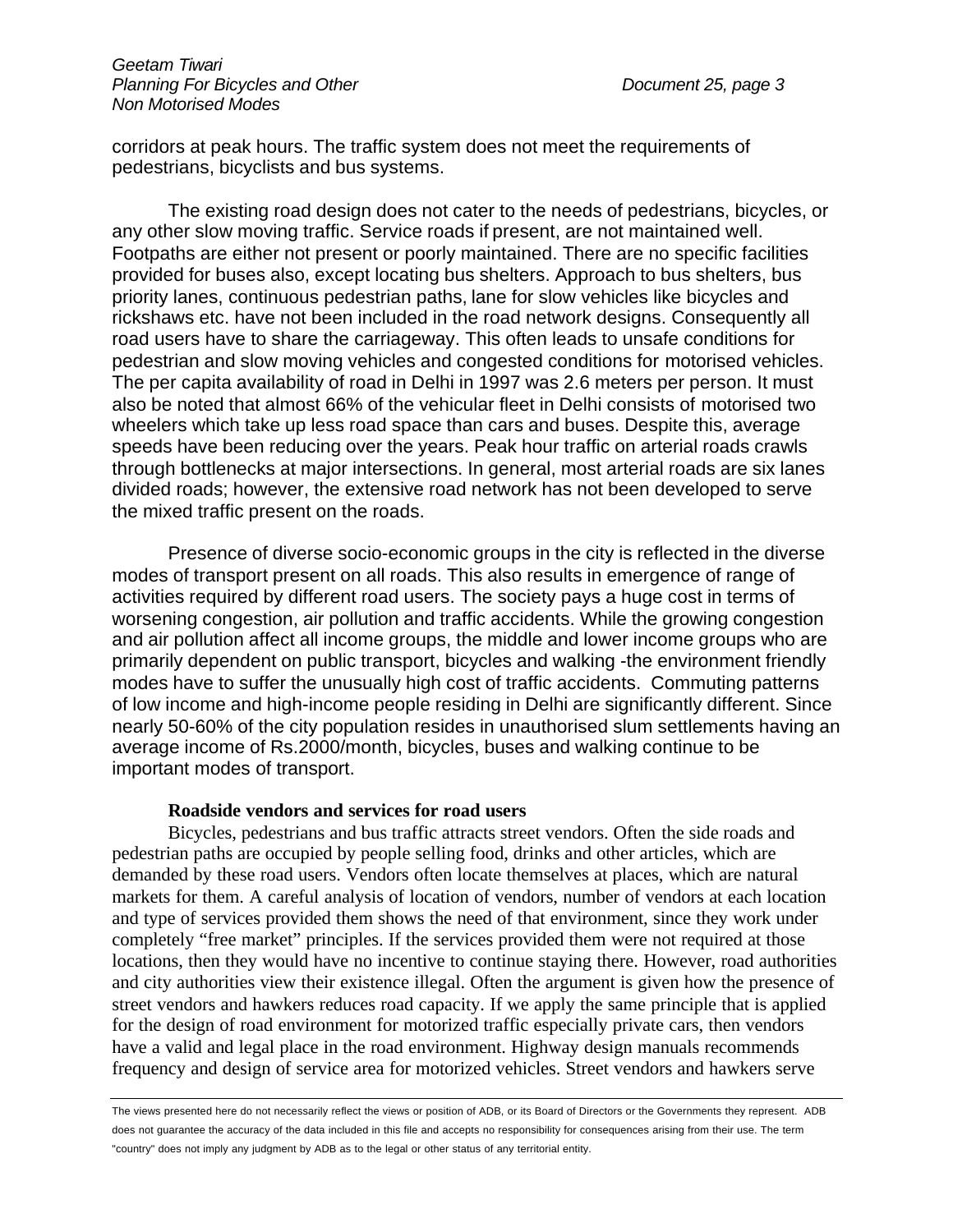the same function for pedestrians, bicyclists and bus users. As long as our urban roads are used by these modes, street vendors will remain inevitable and necessary. All modes of transport move in sub-optimal conditions in the absence of facilities for pedestrians and non-motorized vehicles.

## **THE 'CRITICAL' ELEMENT IN CITY TRANSPORT SYSTEM**

Meeting the specific needs of the most vulnerable groups in the city becomes crucial for the efficient performance of all traffic. For low income people commuting to work- walking, bicycling or affordable public transport are not a matter of choice but a necessity for survival. Therefore, whether the roads have any specific facilities for these modes or not, they continue to be used by them.

Delhi traffic laws do not segregate bicycle traffic and enforcement of speed limits is minimal. Motor Vehicles (MVs) and non-motorised vehicle (NMVs) have different densities at peak traffic hours at different locations in the city. The existing traffic characteristics, modal mix, location details, geometric design, landuse characteristics, and other operating characteristics present a unique situation where economic and travel demand compulsions have overwhelmed the official plans. On the two and three lane roads, bicycles primarily use the outermost lane on the left, i.e. curb side lane and MVs do not use the left most lanes even at low bicycle densities. Bicyclists use the middle lanes only when they have to turn right. Even at one-lane sites the bicyclists occupy the left extreme giving space to the motorised vehicular traffic.

Though de facto segregation takes place on two and three lane roads, an unacceptable danger exists to bicyclists because of impact with MVs. At two- and threelane locations, it is a waste of resources not to provide a separate bicycle lane because bicycles irrespective of bicycle density occupy one whole MV lane.Our data show that bicycle fatalities on two and three lane roads are relatively high when traffic volumes are low but conflicts between MVs and NMVs have little correlation whatsoever with fatalities during peak flows. In these locations of "integrated" traffic on two and three lane roads, fatalities during peak hours are low but not eliminated. On the other hand, during non-peak hours vehicles travelling at speeds around 50 km/h or greater kill a large number of bicyclists.( Tiwari G, D. Mohan, J.Fazio, 1998). Since bicycles and other non-motorized vehicles use the left side of the road, buses are unable to use the designated bus lanes and are forced to stop in the middle lane at bus stops. This disrupts the smooth flow of traffic in all lanes and makes bicycling more hazardous. Motorized traffic does not use the curbside lane even when bicycle densities are low. Providing a separate bicycle track would make more space available for motorized modes and bicycling less hazardous.

### **ROAD SECTON PLANNING FOR EXCLUSIVE NMV LANE and BUS LANE**

Our studies show that on urban arterials the curbside lane (3.5 m) is used primarily by bicycle and other non motorized traffic. Because of the presence of bicycles and NMVs in the far-left lane, buses are unable to use this lane and are forced

The views presented here do not necessarily reflect the views or position of ADB, or its Board of Directors or the Governments they represent. ADB does not guarantee the accuracy of the data included in this file and accepts no responsibility for consequences arising from their use. The term "country" does not imply any judgment by ADB as to the legal or other status of any territorial entity.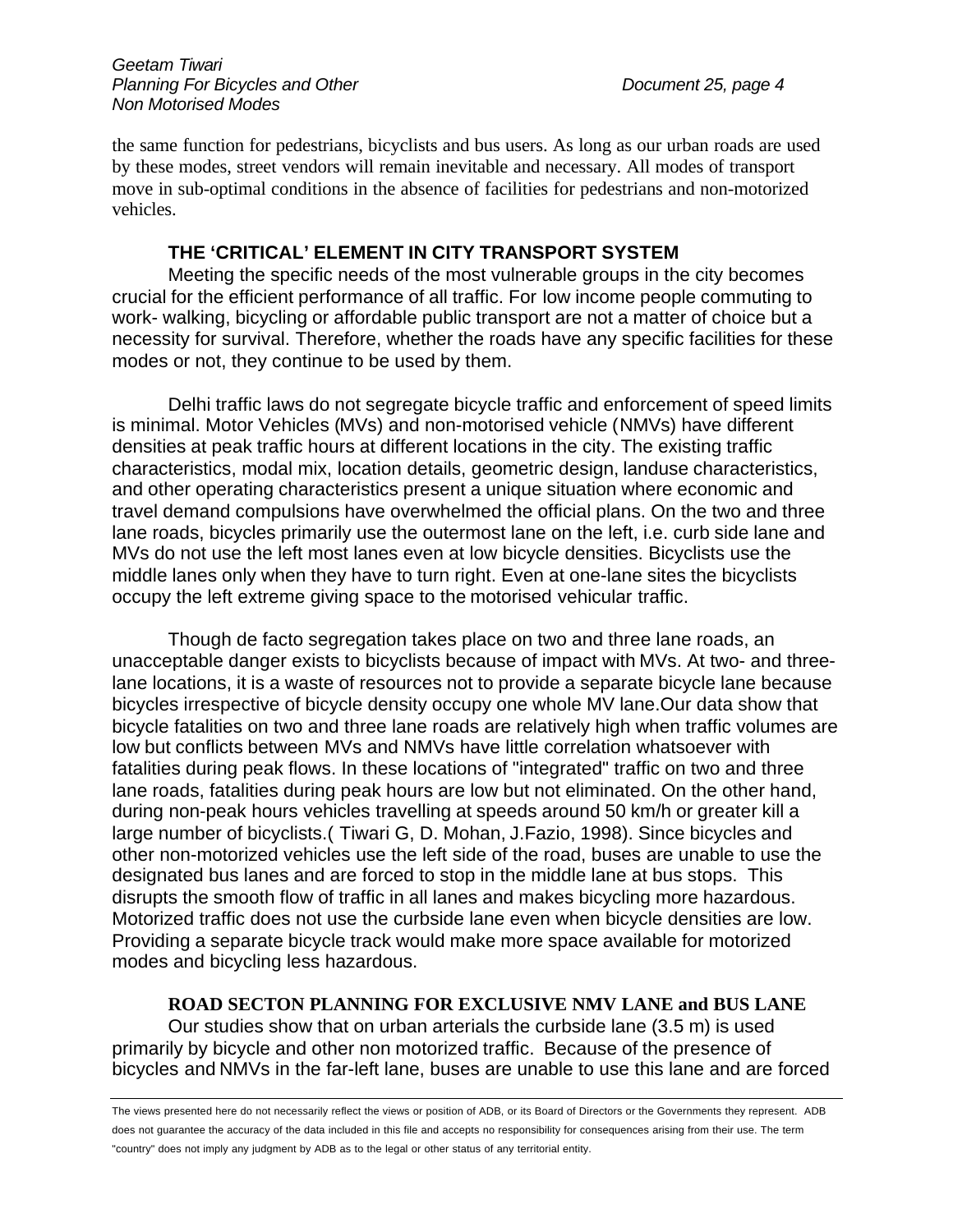to stop in the middle lane at bus stops. Motorized traffic does not use the curbside lane even when bicycle/NMV densities are low. A segregated bicycle lane needs only 2.5 m and since most of the major arterials in Delhi as well other Indian cities where planned development has taken place after 1960s, have a service road, the existing road space is wide enough to accommodate a bicycle track. This would not require additional right of way for road. A detailed study completed in Delhi, India shows how existing roads can be redesigned within the given right of way to provide for an exclusive lane for NMT modes (bicycles and three wheeled rickshaws).<sup>1</sup>

Detailed designs for road cross section and intersections have been prepared in Delhi on the basis of following criteria:

Physically segregated bicycle tracks on routes which have >30m ROW.

Recommended lane width on main carriageway 3m (minimum).

Recommended lane width for buses 3.3 m (minimum).

Recommended lane width for bicycles 2.5 m (minimum).

Separate service lane and footpath.

Intersection modification to include the following:

- Restrict free left turns
- $\blacksquare$  Modify traffic signal cycle
- Roadside furniture to ensure safe bicycle movement and minimise interference from motorised two wheelers

Exclusive bus lanes can be provided either as curbside bus lane (Figure1) or central two lanes physically segregated from rest of the traffic (Figure2). Table 1 lists criteria that should be adopted for choosing one of the two options. Figure 1 and 2 show detailed designs where two lanes of 3m each are proposed for the main carriageway in addition to the 3.3m wide central/curbside bus-lane. In the case of the central bus lane stretches the two 3.3m wide lanes combine to form a 6.6m wide undivided two way road. A 2.5 m wide cycle track is proposed throughout the length of the corridor running adjacent to the main carriageway (separated by a 0.4m wide divider on either side) A service lane is proposed between the cycle track and the peripheral footpaths all along the stretch with a minimum specified width of 3m.

The flow, speed and direction of traffic is controlled by the design of the junctions and road surfaces. The design, of course, differs completely in the case of Curbside bus Lane and Central Bus Lanes options.

**Table1. Criteria for site specific choice between a central bus-lane layout and a curb-side bus-lane layout**

| SI. No.   | <b>Central Bus Lane</b>                                                                                                                                    | <b>Curb-Side Bus Lane</b>                                                                       |  |  |
|-----------|------------------------------------------------------------------------------------------------------------------------------------------------------------|-------------------------------------------------------------------------------------------------|--|--|
|           | <b>Excessive side-entries for</b><br>vehicles into service lanes or<br>individual plots.                                                                   | <b>Limited access to service lanes</b><br>or widely spaced entry points<br>into adjoining area. |  |  |
| Rationale | The high volume of turning traffic interferes with the through movement of<br>bus traffic if the bus uses the same curb-side lane as the turning vehicles. |                                                                                                 |  |  |
| 2.        | Closely placed traffic lights for<br>vehicles.                                                                                                             | Traffic lights at larger intervals.                                                             |  |  |

The views presented here do not necessarily reflect the views or position of ADB, or its Board of Directors or the Governments they represent. ADB does not guarantee the accuracy of the data included in this file and accepts no responsibility for consequences arising from their use. The term "country" does not imply any judgment by ADB as to the legal or other status of any territorial entity.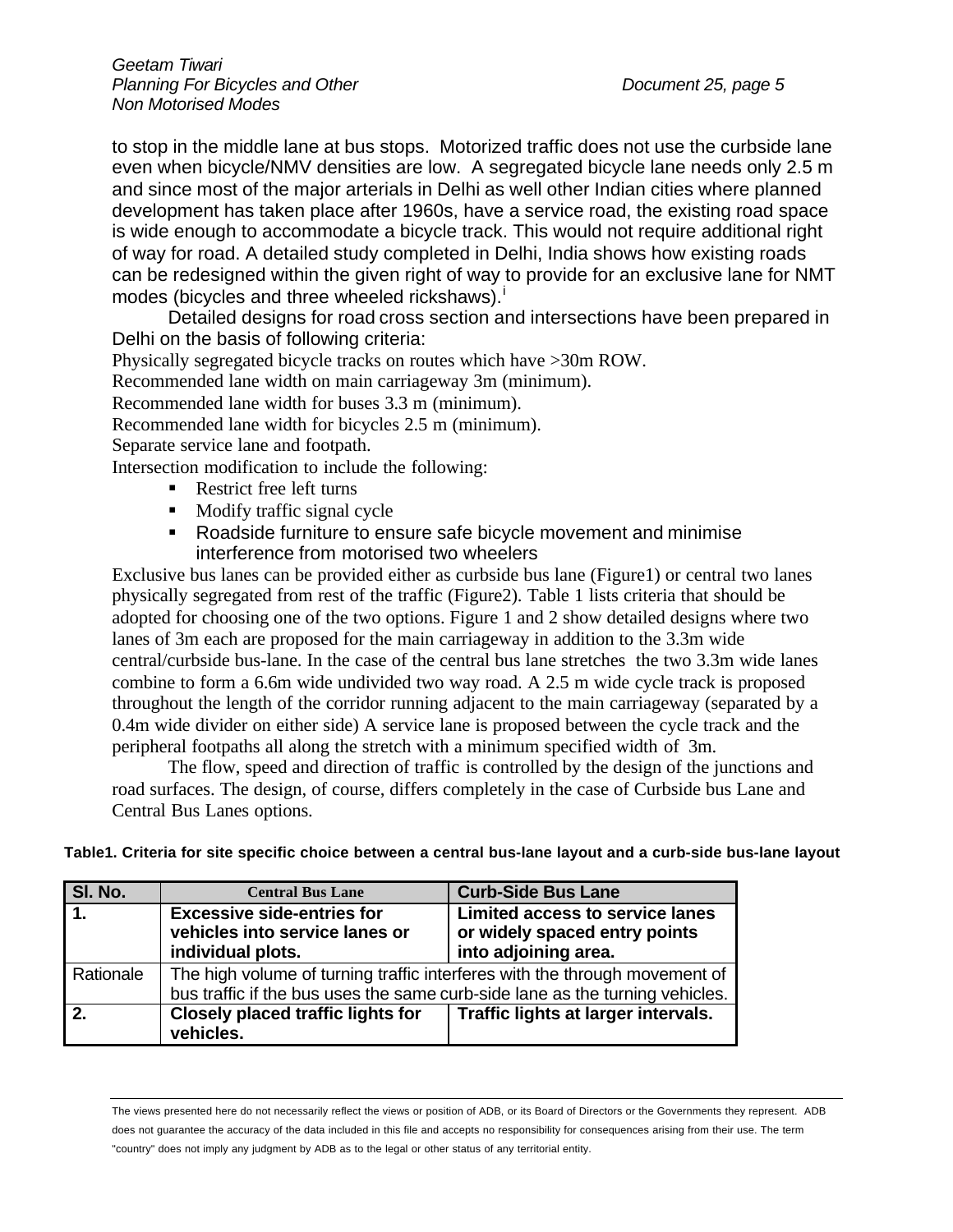| Rationale | Buses using the curb-side lane are forced to stop at every red signal with<br>other vehicles reducing throughput and encouraging passengers to board<br>and alight in unsafe areas.                                                                                                                                                                                                                                                                       |                                     |  |  |  |
|-----------|-----------------------------------------------------------------------------------------------------------------------------------------------------------------------------------------------------------------------------------------------------------------------------------------------------------------------------------------------------------------------------------------------------------------------------------------------------------|-------------------------------------|--|--|--|
| 3.        | Low frequency of bus-stops<br><b>Higher Frequency of bus-stops</b>                                                                                                                                                                                                                                                                                                                                                                                        |                                     |  |  |  |
| Rationale | If the frequency of bus-stops is higher a central bus-lane will create too<br>many pedestrian crossings defeating the its purpose while a curb-side<br>bus lane will provide safer and more efficient bus-stops.                                                                                                                                                                                                                                          |                                     |  |  |  |
| 4.        | Higher volume of two-wheeler                                                                                                                                                                                                                                                                                                                                                                                                                              | Lower volume of two-wheeler         |  |  |  |
|           | and three-wheeler vehicles                                                                                                                                                                                                                                                                                                                                                                                                                                | and three-wheeler vehicles          |  |  |  |
| Rationale | High volumes of two-wheeler and three-wheeler vehicles interfere with<br>the movement of buses in the curb-side lane especially at the bus-stops<br>where buses often cannot approach the designated bus-bays due to the<br>three-wheelers parked there and the two-wheelers trying to overtake from<br>the left-side. Also, the difference in sizes of these vehicles sharing the<br>curb-side lane makes the situation unsafe for the smaller vehicles. |                                     |  |  |  |
| Eg.       | <b>Arterials through heavy</b>                                                                                                                                                                                                                                                                                                                                                                                                                            | <b>Highways through large</b>       |  |  |  |
|           | commercial landuse areas like                                                                                                                                                                                                                                                                                                                                                                                                                             | institutional areas like stretch of |  |  |  |
|           | Ring Road in ITO area.<br><b>Vikas Marg</b>                                                                                                                                                                                                                                                                                                                                                                                                               |                                     |  |  |  |

*Intersection with Curb-side Bus Lane:*

- An extra bay is provided for right turning traffic at junction.
- The bus lane before and after the junction are streamlined.

The Minimum left turning radius according to which the curve of the intersection is plotted is (a) In case of buses not turning left : 7.5m with a sloped leeway of 1.5m for larger vehicles, (b) In case of buses turning left : 14m. with a sloped leeway of 1.5m. This case specific designing allows for control of left-turning speeds thus ensuring safety and the speed transition between an arterial and residential road. *Intersection with Central Bus Lane :*

Three lanes - straight, left-turning and right-turning are provided for the vehicles before the intersection and only one after it due to dispersal of traffic. However the single lane after the intersection is 4.5m. wide to allow for necessary leeway. The central bus stretch becomes 3-lane wide before the junction to allow for a left-turning lane. The bus lane before and after the junction are streamlined.

The Minimum left turning radius according to which the curve of the intersection is plotted is 7.5m with a sloped leeway of 1.5m for larger vehicles. This case specific designing allows for control of left-turning speeds thus ensuring safety and the speed transition between an arterial and residential road.

Bus stops have 2.8 m wide bus bay, 2.5 m wide bus stop and 1 m wide foot path. Hawkers have been provided space at the bus stop to minimize disturbance to the regular flow of pedestrian and cyclist traffic.

The cycle track is diverted behind the bus stop in a gentle horizontal curve to reduce conflicts of cyclists with buses. This diverted path is raised to the footpath level and can be used by pedestrians too hence is widened from 2.5 m to 3 m.

The views presented here do not necessarily reflect the views or position of ADB, or its Board of Directors or the Governments they represent. ADB does not guarantee the accuracy of the data included in this file and accepts no responsibility for consequences arising from their use. The term "country" does not imply any judgment by ADB as to the legal or other status of any territorial entity.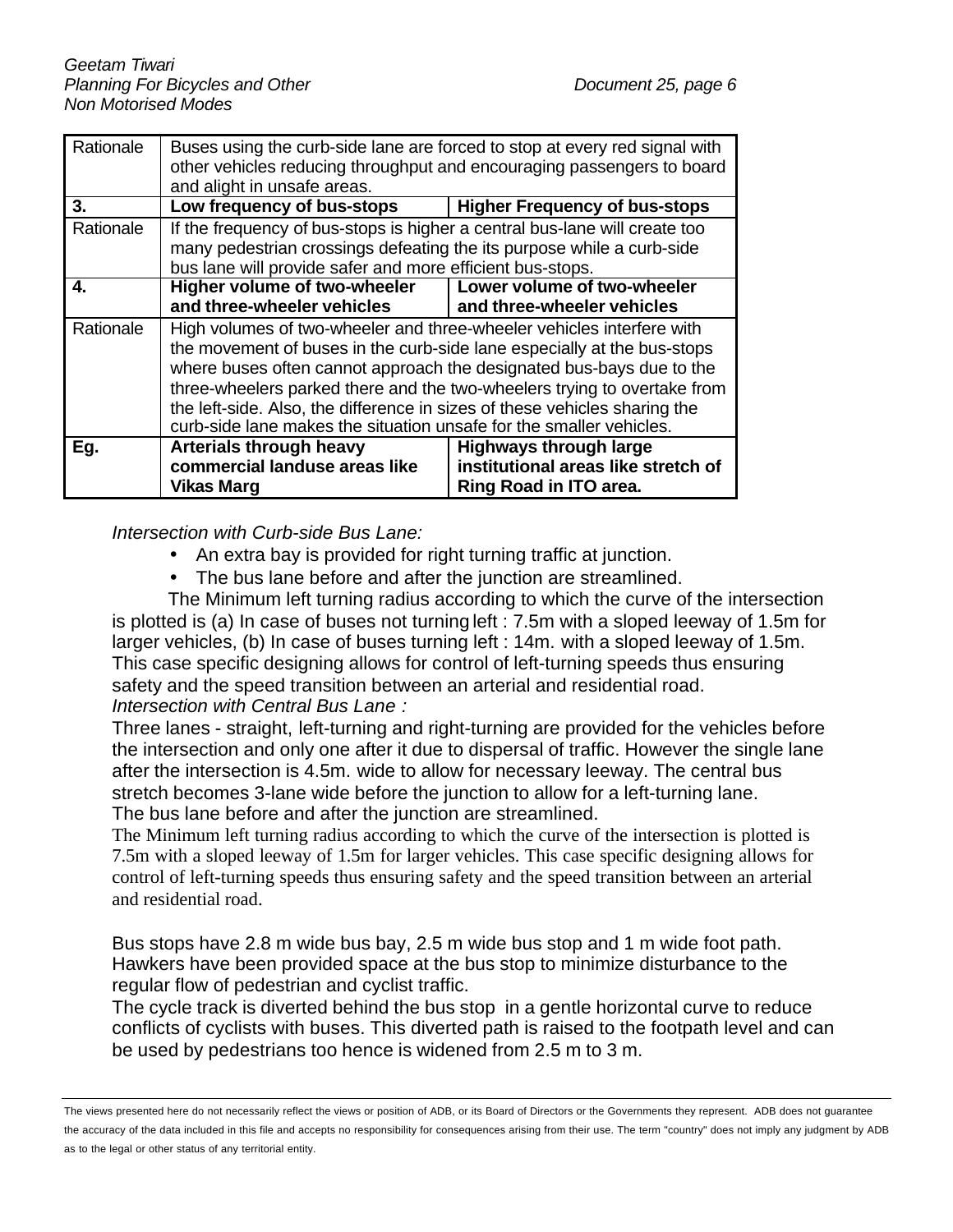### **CAPACITY ESTIMATES:**

If a separate segregated lane is constructed for bicycles, the curbside lane, which is currently used by bicyclists will become available to motorised traffic. This relatively small investment in bicycle lanes can increase the road space for motorised traffic by 50 percent on 3 lane roads. Bicycle lanes also result in better space utilisation. For instance a 3.5m lane has a carrying capacity of 1,800 cars per hour whereas it can carry 5,400 bicycles per hour<sup>ii</sup>. Average occupancy of a car is 1.15 persons <sup>iij</sup>and bicycle carries one person. This implies that in order to move the same number of people we would need 2.6 times the road area that would be required for bicyclists. Given the fact that there is not much space available to expand existing roads, the future mobility needs and projected trips can only be met by increasing the capacity of the existing road network. This can only be achieved by encouraging modes, which are more efficient in terms of space utilisation.

Most of the major corridors in Delhi are 6 lane divided carriageways. We have estimated the capacity of a 6 lane divided carriageway in the peak direction. Various combinations of modal shares and road space assignments were compared to evaluate their impact on the road capacity. Following options were considered.

*Base case(Mixed traffic).* The existing road space utilization pattern was taken as the base case. Capacity of a typical 6-lane corridor in Delhi corridor in persons per hour is estimated on the basis of average occupancy of each vehicle (Table2).

*Dedicated cycle lane.* The right-of-way on a 6-lane carriageway is reallocated to provide for a separate 2.5-3 m wide bicycle track. The exclusive bicycle track can carry 4500 bicycles per hour. This still leaves enough space for six lanes on the main carriageway. All the lanes of the main carriageway are used by all motorised modes. If the space released by exclusive bicycle track (equivalent of 338 bicycles  $\sim$  169 PCU $\sim$ 76 buses as per Table2) is used by additional 76 buses the congestion level and corridor speed will not have significant changes. Table 2 shows increase in corridor capacity from 16000 to 19000. Number of bicycles and other vehicles remain same as the base case. Buses increase by 76 additional vehicles.

*Dedicated bicycle lane and high capacity bus system (HCBS).* A dedicated lane is provided for bicycles and the curbside lane is exclusively reserved for buses operating as HCBS. Other two lanes are used by all other motorized traffic. A dedicated 3 m wide bicycle lane can carry 4500 bicycles (maximum capacity of an urban lane is 1800 PCU ~ 4500 bicycles ). Exclusive bicycle lane releases space on left most lane for buses. Therefore the maximum capacity of the left most lane is 1800 PCU  $\sim$  486 buses (Table2).

The results of the capacity estimation show that with the corridor capacity measured in terms of persons/ hour in existing patterns of mixed traffic, capacity can be improved by 19% by providing exclusive bicycle tracks. If the bus occupancy is taken as 80 persons/bus then 23% improvement in capacity can be realised by providing exclusive bicycle tracks. Not only does extra space on the main carriageway become available to other modes, the dedicated bicycle track also provides a higher capacity for bicyclists. Provision of exclusive bicycle track also provides an opportunity to develop left lane as an exclusive bus lane. Table 3 shows 88% improvement in capacity from

The views presented here do not necessarily reflect the views or position of ADB, or its Board of Directors or the Governments they represent. ADB does not guarantee the accuracy of the data included in this file and accepts no responsibility for consequences arising from their use. The term "country" does not imply any judgment by ADB as to the legal or other status of any territorial entity.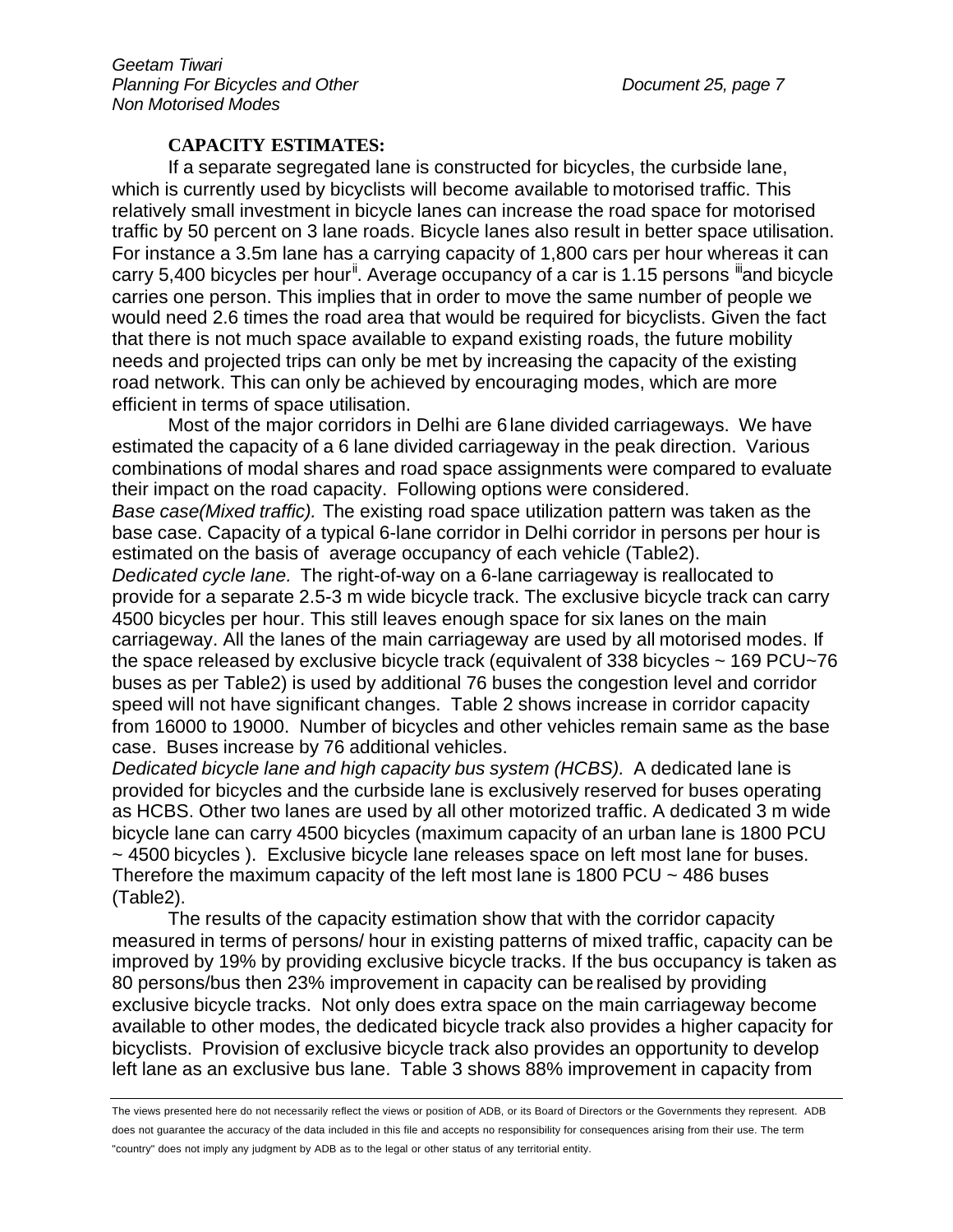16000(40 persons/bus) and 26000(80 persons/bus) to 30000 persons and 49000 persons respectively. This is achieved by running 486 buses in the exclusive bus lane and 4500 cycles in the exclusive cycle lane.

Table 3 shows capacity of the main carriageway( three lanes used by motorised vehicles). This does not include capacity provided by the cycle track. Corridor capacity improves by 19-23% by providing exclusive cycle track. However, utilizing the full capacity of the corridor i.e. provision of high capacity bus system in the left most lane can lead to capacity improvement by 56-73%.

It is clear that, if Delhi and other similar cities can have major improvement in public transport capacity if facilities for non-motorized transport are considered as an integral part of a programme to enhance road capacity. Not only are lanes designed for bicycle traffic less expensive to build than roadways, but they also will divert pedestrians and slow-moving vehicles from the roadway, increasing the efficiency of car and bus transport.

| <b>Current</b>    |     |                      | <b>Exclusive Cycle</b><br>track provided |      | <b>Cycle track and</b><br><b>HCBS</b> |                    |      |                    |                 |
|-------------------|-----|----------------------|------------------------------------------|------|---------------------------------------|--------------------|------|--------------------|-----------------|
|                   |     | Vehicles/h Persons/h |                                          |      | Persons/                              | Persons/           |      | Persons/h Persons/ |                 |
|                   |     | $Bus=40$             | bus=80 Veh./h                            |      | $bus = 40$                            | h<br><b>Bus=80</b> |      | Veh./h bus=40      | n<br>$bus = 80$ |
| $\text{Cars}$ 140 |     | 1614.6               | 1614.6                                   | 1404 | 1614.6                                | 1614.6             | 1404 | 1614.6             | 1614.6          |
| <b>MTW</b> 165    |     | 3634.4               | 3634.4                                   | 1652 | 3634.4                                | 3634.4             | 1652 | 3634.4             | 3634.4          |
| <b>BUS</b>        | 248 | 9920                 | 19840                                    | 324  | 12960                                 | 25920              | 486  | 19440              | 38880           |
| <b>TSR</b>        | 454 | 799.04               | 799.04                                   | 454  | 799.04                                | 799.04             | 454  | 799.04             | 799.04          |
| Cyc <br>е         | 338 | 354.9                | 354.9                                    | 338  | 354.9                                 | 354.9              | 4500 | 4725               | 4725            |
| Total 409         | 6   | 16322.94 26242.9     |                                          | 4172 | 19362.94                              | 32322.94           | 8496 | 30213.04           | 49653.04        |
|                   | ∼   | 16000                | 26000                                    |      | 19000                                 | 32000              |      | 30000              | 49000           |

#### **Table2: Capacity Estimation in different scenario**

1 Current mixed traffic is observed modal shares on Delhi streets.

2 Cycle track provided scenario includes exclusive cycle track for bicycles where max. 4500 bicycles can travel.

Space occupied by 338 bicycles in the mixed scenario becomes available for other vehicles. This is equialent to  $338x1/2 = 169 \text{ cars} = 169/2.2 = 76.8 \text{ buses}$ . Since bicycles share the left Side lane with buses, therefore bicycle space is given to 76 additional buses.

However, the maximum capacity of this lane as per IRC standard is 1800 PCU or 1800/3.7= 486 buses. If we replace 338 bicycles with additional 76 buses then the existing level of congestion and speeds will be maintained.

3 Cycle track filled to capacity  $\sim$  4500 bicycles, and left lane filled to capacity by buses  $\sim$  486 buses

The views presented here do not necessarily reflect the views or position of ADB, or its Board of Directors or the Governments they represent. ADB does not guarantee the accuracy of the data included in this file and accepts no responsibility for consequences arising from their use. The term "country" does not imply any judgment by ADB as to the legal or other status of any territorial entity.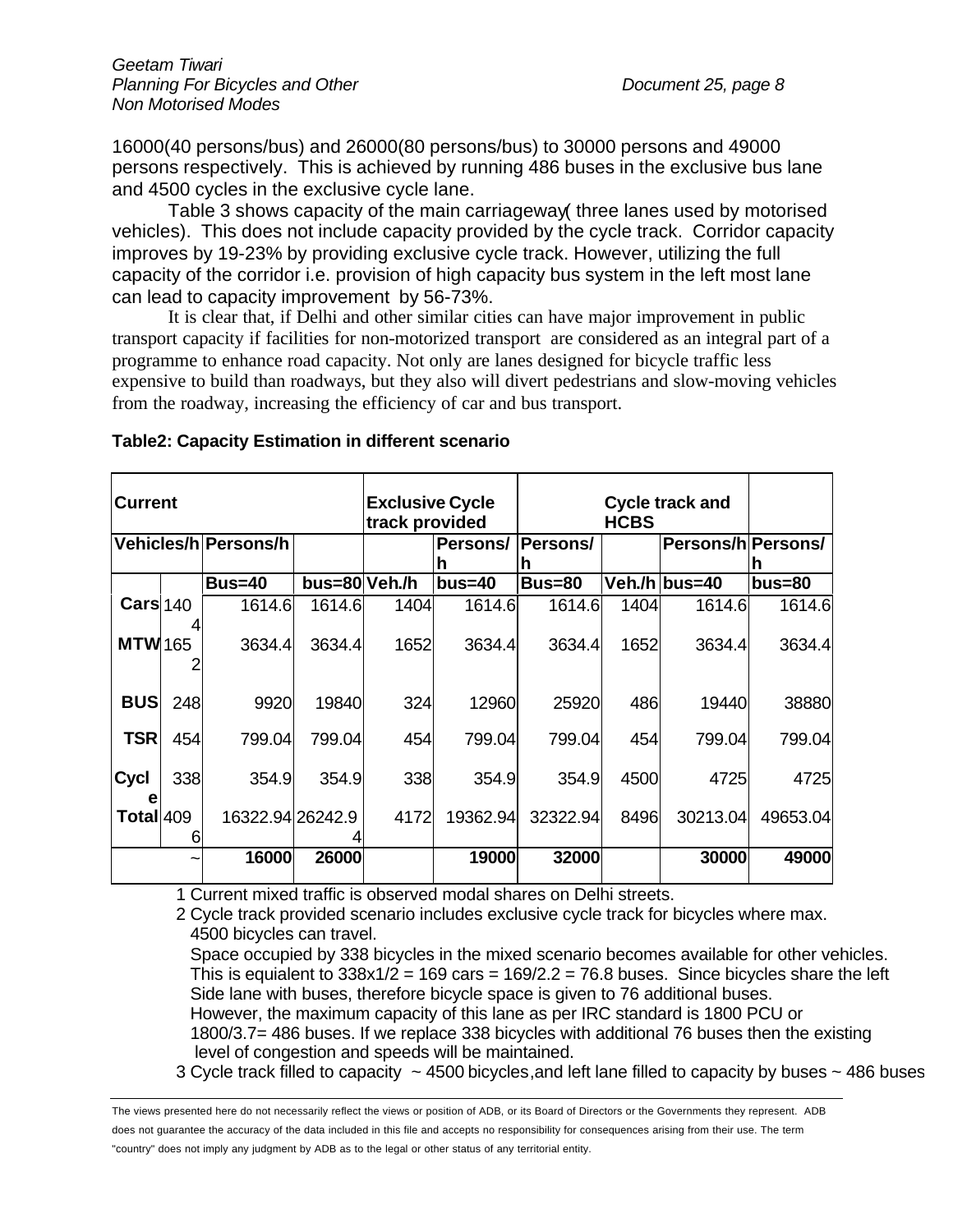Along with existing number of vehicles on the road gives the total capacity of the corridor.

|              | $Bus=40$                        |                         |                                           |                                             |
|--------------|---------------------------------|-------------------------|-------------------------------------------|---------------------------------------------|
|              | <b>ExclusiveCycl</b><br>e Track | cycle track<br>and HCBS | <b>Exclusive ExclusiveCyc</b><br>le Track | <b>Exclusive</b><br>cycle track<br>and HCBS |
| Car          | 1614.6                          | 1614.6                  | 1614.6                                    | 1614.6                                      |
| <b>MTW</b>   | 3634.4                          | 3634.4                  | 3634.4                                    | 3634.4                                      |
| <b>Bus</b>   | 12960                           | 25920                   | 19440                                     | 38880                                       |
| <b>TSR</b>   | 799.04                          | 799.04                  | 799.04                                    | 799.04                                      |
| <b>Total</b> | 19008.04                        | 31968.04                | 25488.04                                  | 44928.04                                    |
| $\tilde{}$   | 19000                           | 32000                   | 25000                                     | 45000                                       |

**Table3: Capacity in persons/h in three MV lanes**(excluding bicycles)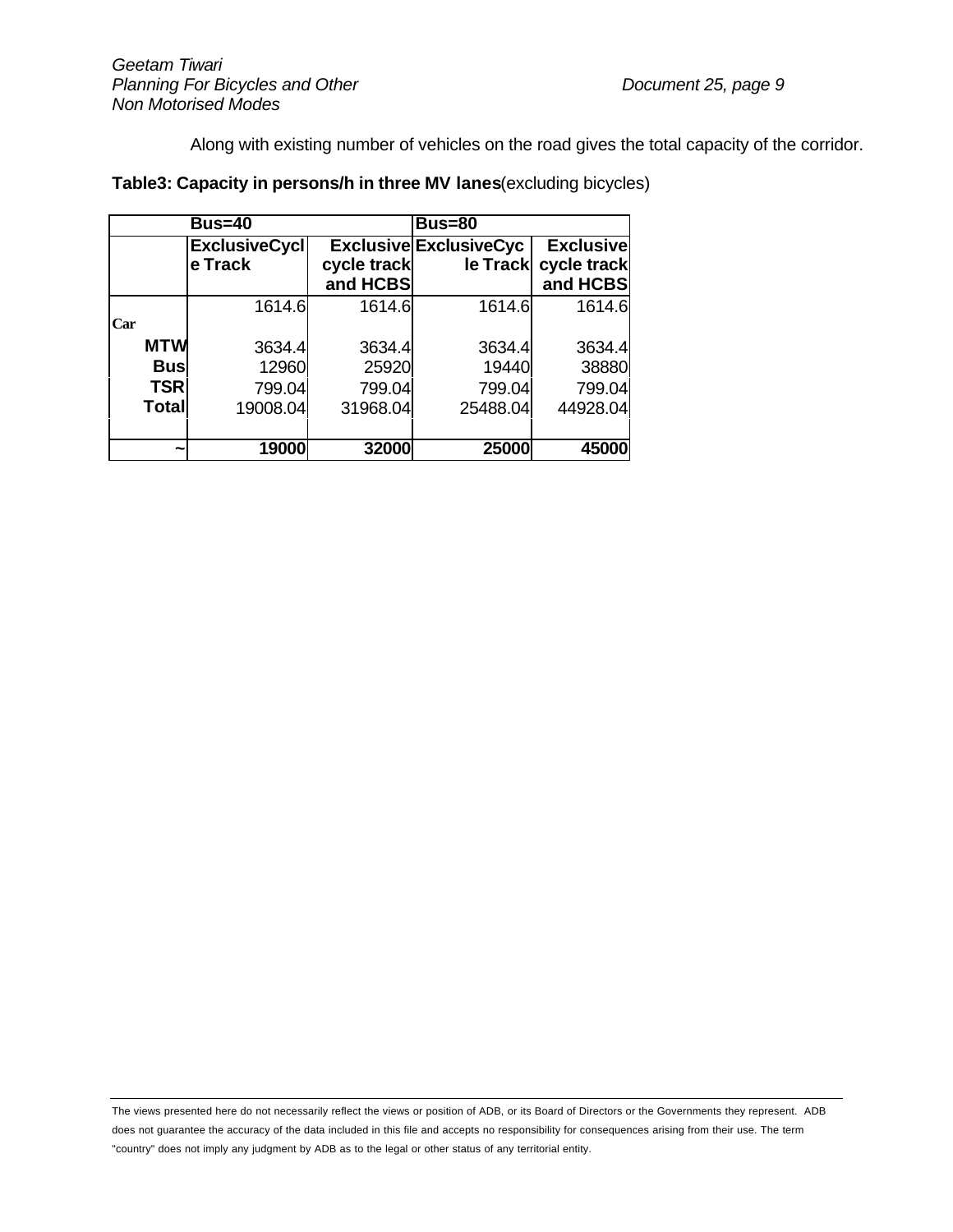## **ESTIMATED MODAL SHIFTS AFTER INVESTMENT IN PUBLIC TRANSPORT/NMV FRIENDLY INFRASTRUCTURE**

If public transport/NMV friendly infrastructure is developed in the city, following change may occur in the use of different vehicle use.

1. Short bus trips (1-6 kms) these will be primarily younger age group (15-24years) will include school trips and leisure trips of children and young adults. Short bus trips of working adults (24-60 years) can also be targeted for substitution. Shift from bus trips will generate capacity in the present overloaded bus system. It may not reduce demand for number of buses, in fact comfortable conditions in buses may make public transport attractive to two wheeler riders and few long trips(16-25kms) of two wheelers may move to buses. Therefore this will result in higher share of bicycle trips( from 2.75% to 5%), reduced share of motorised two wheeler trips( from 29% to 25%)and marginally higher share of bus trips( 36% to 37%) .

2. Short car trips (1-6)kms of children and adults can also be targeted as in 1. If 1/3 of short car trips are replaced by bicycles, there will be an increase of 1.68% bicycle trips, i.e from 5% to 6.68%., car trips will reduce to 26.6%.

3. Short motorised two wheeler trips say 1/3 of short trips (1-6kms) will shift to bicycles increasing bicycle share by 2.5% from 6.68% to 9.18%. Motorised two wheeler trips will reduce to 22.5%.

4. Pedestrian trips more than 1km in length of all age groups and all income groups. This will result in marginal increase of bicycle trips because majority of the pedestrian trips are less than 1 kms. long.

Table4 shows estimated change in modal shares of Delhi residents excluding people living in JJ clusters. Table5 shows estimated change in modal shares of Delhi residents including JJ clusters residents when the share of JJ cluster resident is 60% of the total population and when it is 50% percent of the total population. Modal shares have been estimated for both cases, since reliable numbers for this are not available. In both cases the estimated modal shares indicate the reduction in car and two wheeler traffic and increase in bicycle and pedestrians. Share of buses does not show any significant change, however the bus ride is expected to become more comfortable and convenient.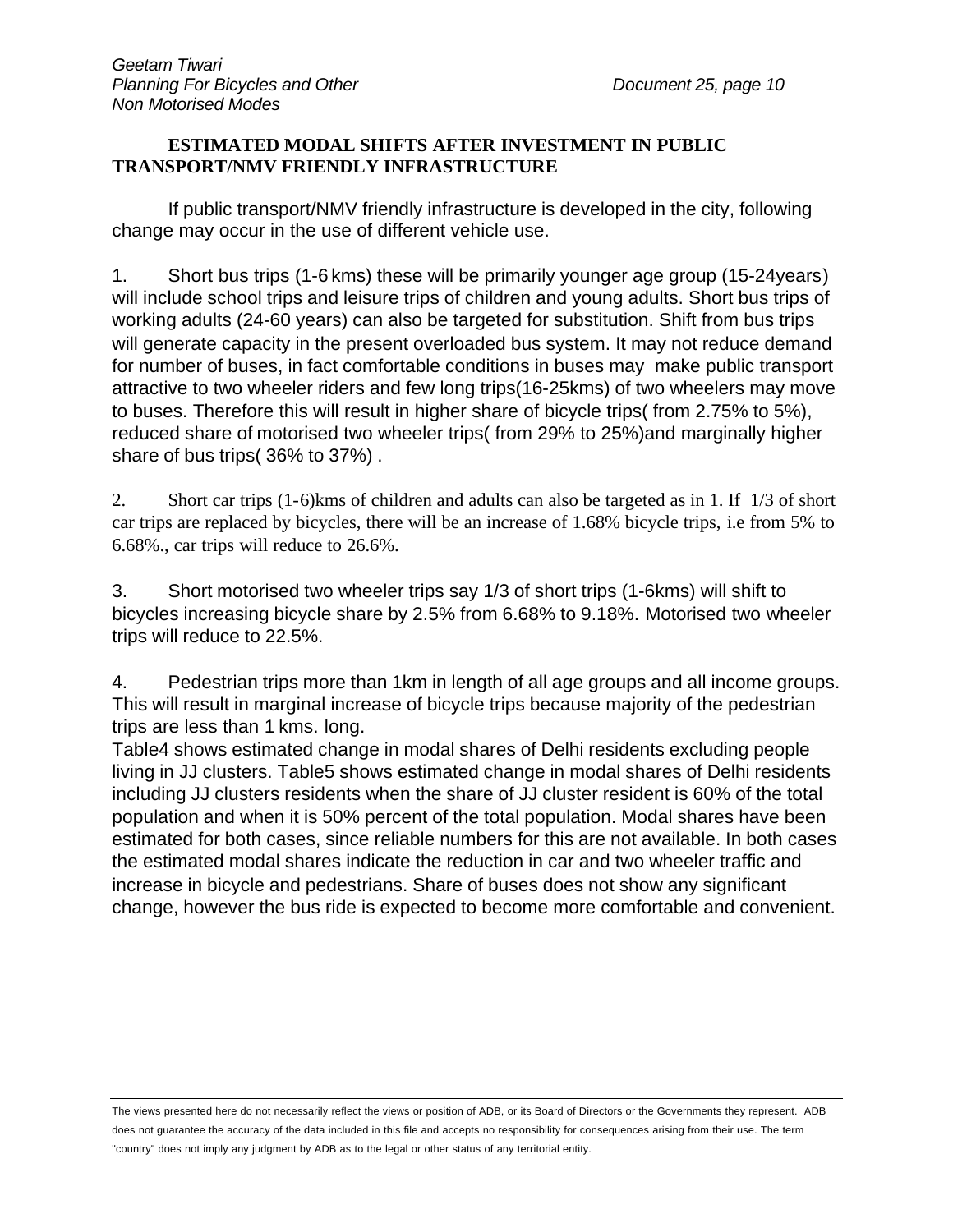| Mode         | <b>Present Modal Share</b><br>$(1999)(\%)^{\ast\ast}$ | Estimated change in modal<br>share $(\%)$ |
|--------------|-------------------------------------------------------|-------------------------------------------|
| Cycle        | 2.75                                                  | 10                                        |
| <b>Bus</b>   | 36.2                                                  | 37.65                                     |
| Car          | 28.35                                                 | 26.5                                      |
| SC/MC        | 29.29                                                 | 22.5                                      |
| Auto         | 1.74                                                  | 1.75                                      |
| <b>Walk</b>  | 1.62                                                  | 1.6                                       |
| <b>Total</b> | 100                                                   | 100                                       |

### **Table 4: Estimated Change in Modal Share in Delhi**

\*\* IIT survey

.

|               | % of low income population |        | Share of low income population |        |  |
|---------------|----------------------------|--------|--------------------------------|--------|--|
| Mode          | 60%                        |        | 50%                            |        |  |
|               | <b>Total trips</b>         | %share | <b>Total trips</b>             | %share |  |
|               |                            |        |                                |        |  |
| Cycle         | 6.39                       | 27     | 5.72                           | 24     |  |
| <b>Bus</b>    | 7.94                       | 34     | 8.08                           | 35     |  |
| Car           | 2.48                       | 11     | 3.10                           | 13     |  |
| SC/MC         | 2.45                       | 10     | 2.92                           | 12     |  |
| Auto          | 0.30                       |        | 0.32                           |        |  |
| Taxi          | 0.00                       |        | 0.00                           |        |  |
| Rail          | 0.25                       |        | 0.21                           |        |  |
| <b>Others</b> | 0.33                       |        | 0.27                           | 4      |  |
| <b>Walk</b>   | 3.26                       | 14     | 2.78                           | 12     |  |
| Total         | 23.40                      | 100    | 23.40                          | 100    |  |
|               |                            |        |                                |        |  |

#### **Table5: Estimated change in modal shares (after investment in bicycle infrastructure**)

### **BENEFIT ESTIMATION Increased Capacity**

If a separate segregated lane is constructed for bicycles, the curbside lane, which is currently used by bicyclists becomes available to motorised traffic. This relatively small investment in bicycle lanes can increase the road space for motorised traffic by 50 percent on 3 lane roads. Bicycle lanes also result in better space utilisation. For instance a 3.5m wide lane has a carrying capacity of 1,800 cars per hour whereas it can carry 5,400 bicycles per hour (Replogle, 1991). Average occupancy of a car is 1.15 persons (IRC, 1999) and bicycle carries one person. This implies that in order to move the same number of people we would need 2.6 times the road area that would be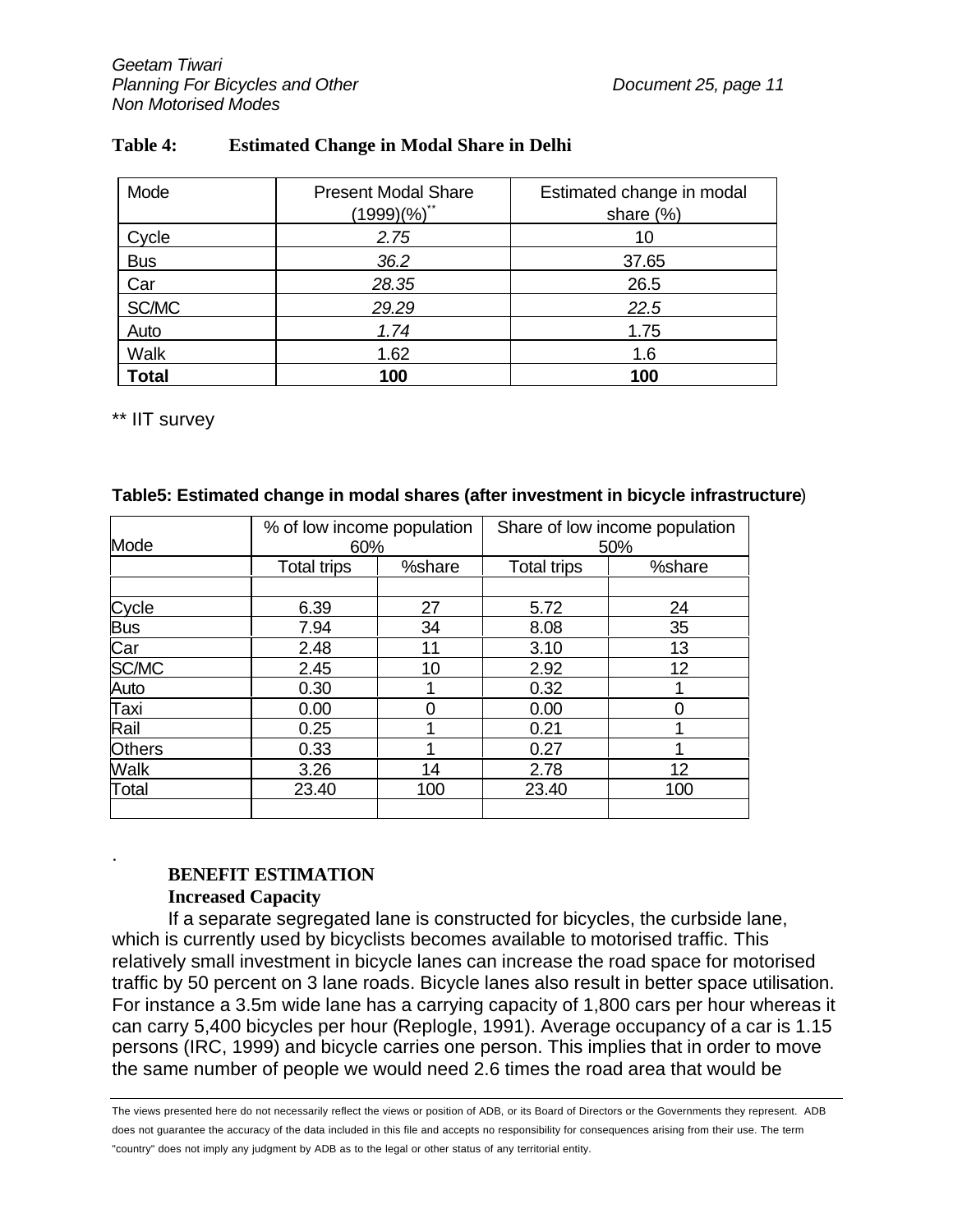required for bicyclists. Given the fact that there is not much space available to expand existing roads, the future mobility needs and projected trips can only be met by increasing the capacity of the existing road network. This can only be achieved by encouraging modes, which are more efficient in terms of space utilisation.

Motorised vehicles benefit because of improved capacity of the road and improvement in speeds. Capacity estimations of a typical arterial road in Delhi (Tiwari, 1999) show improvement in corridor capacity by 19-23% by providing an exclusive cycle track. If the full capacity of the corridor is utilised, i.e., provision of a high capacity bus lane in the left most lane can lead to capacity improvement by 56-73%(present carrying capacity of 23,000 passengers/h to 45,000 passengers/h).

### **Improved speeds**

Improvement in speeds of motorised vehicles will be experienced until the corridor is full to capacity due to realisation of induced demand. Major beneficiaries of speed improvement are buses and two wheelers because curbside lane becomes available to them without interference from slow vehicles. Estimations of time savings experienced by bus commuters, car occupants and two wheeler commuters on a typical arterial corridor in Delhi (Katarzyna, 1999) show 48% reduction in time costs due to 50% improvement in bus speeds (from present 15km/h to 30 km/h) and 30% improvement in car and two wheelers.

## **Reduced congestion**

Congestion has long been recognised as an environmental problem. Other than causing delay, it causes noise and fumes and increases health risks of road users and residents. Delhi as well as other Indian cities have invested in grade separated junctions and flyovers as one of the major congestion relief measure at an average cost of Rs. 100 million to 300 million for each intersection. However, detailed simulation of a major intersection in Delhi show that re-planning the junction to include separate NMV lanes and bus priority lane can bring in 80% improvement over the present level of delays. Cost of this measure is 25 times less than the proposed grade-separated junction. (Kartik, 1998)

### **Increased safety**

By creating segregated bicycle lanes and re-designing intersections, conflicts between motorised traffic and bicyclists can be reduced substantially leading to a sharp decrease in the number of accidents and fatalities for bicyclists and motorised twowheelers. Safety benefits estimated for a typical arterial in Delhi show 46% reduction in accident costs. This is because segregated facility reduces injury accidents by 40% and fatalities by 50%. (Katarzyna, 1998)

# **CONCLUSIONS**

Public transport vehicles and non- motorised modes are the major modes of transport for majority of the city residents. The existing socio-economic patterns and landuse distribution ensures NMVs presence in the whole city, and on the complete road network. The densities and

The views presented here do not necessarily reflect the views or position of ADB, or its Board of Directors or the Governments they represent. ADB does not guarantee the accuracy of the data included in this file and accepts no responsibility for consequences arising from their use. The term "country" does not imply any judgment by ADB as to the legal or other status of any territorial entity.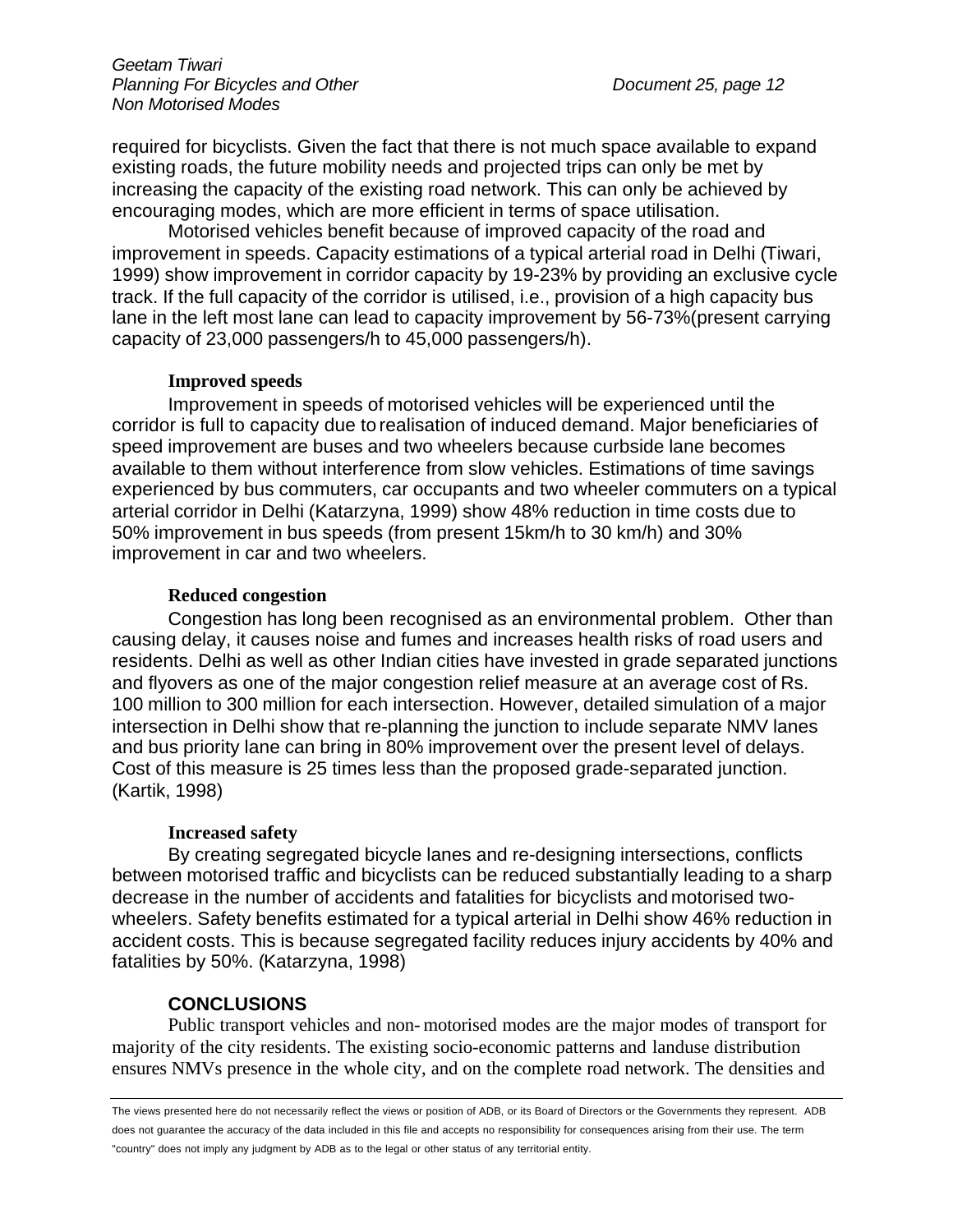modal shares of NMVs in total traffic may differ from one part of the city to the other. However, as long as NMVs are present on the road, regardless of their numbers, all vehicles move under sub-optimal conditions. Efficient bus system cannot be designed without taking care of the slow vehicles (NMVs) on the road. . It is possible to redesign the existing roads to provide safe and convenient environment to non-motorized modes. The guiding principle of the proposed design is to meet the needs of pedestrians and bicyclists in terms of convenience, safety, and comfort. This requires not only altering road geometry and traffic management policies but also legitimising the services provided by hawkers and informal sector. The road network- straight roads and intersections- geometry has to be designed from the perspective of the pedestrians, bicyclists and public transport vehicles. This enables the existing space to be reorganised for giving priority to public transport-exclusive bus lanes, better designed bus shelters, spaces for vendors, and ricksha parking. These designs benefit all road users. This also results in improved efficiency of bus transport vehicles and enhanced capacity of the corridor when measured in number of passengers per hour per lane, substantial reduction in fatalities and vehicular emissions.

Since sustainable transport systems in Indian cities demand moving a large number of people by bus transport and NMVs, planning for NMVs is indispensable.

### **REFERENCES**

IIT (2000), Road User Behavior and Traffic Violations in Delhi, report for SIAM, TRIPP, Indian Institute of Technology Delhi, Delhi, India.

Indian Road Congress (IRC, 1990), Guidelines for Capacity of Urban Roads in Plain Areas, New Delhi

Indian Road Congress (IRC, 1999), Guidelines for Capacity of Urban Roads in Plain Areas, New Delhi, India,

Katarzyna Tota (1999), The role of non-motorized transport in sustainable urban transport systems: A preliminary analysis of costs and benefits of non-motorized and bus priority measures on Vikas Marg. Delhi, prepared for TERI, April

Ministry of Environment and Forests (MOE, 1997), White Paper on Pollution in Delhi with an Action Plan, Delhi: Government of India.

Misra R.P. (1998), Urban India: Historical roots and contemporary scenario, in Million Cities of India ed. R.P.Misra, Kamlesh Misra, Sustainable Development Foundation, Delhi, India, pp52

Mohan, D. and Tiwari, G. (1997) Road safety in India: issues and concerns. Delhi: Transportation Research and Injury Prevention Programme, Indian Institute of Technology, Delhi, pp. 1-25.

ORG (1994), Household Travel Surveys in Delhi, Operations Research Group, Delhi, India, pp. 6-7.

The views presented here do not necessarily reflect the views or position of ADB, or its Board of Directors or the Governments they represent. ADB does not guarantee the accuracy of the data included in this file and accepts no responsibility for consequences arising from their use. The term "country" does not imply any judgment by ADB as to the legal or other status of any territorial entity.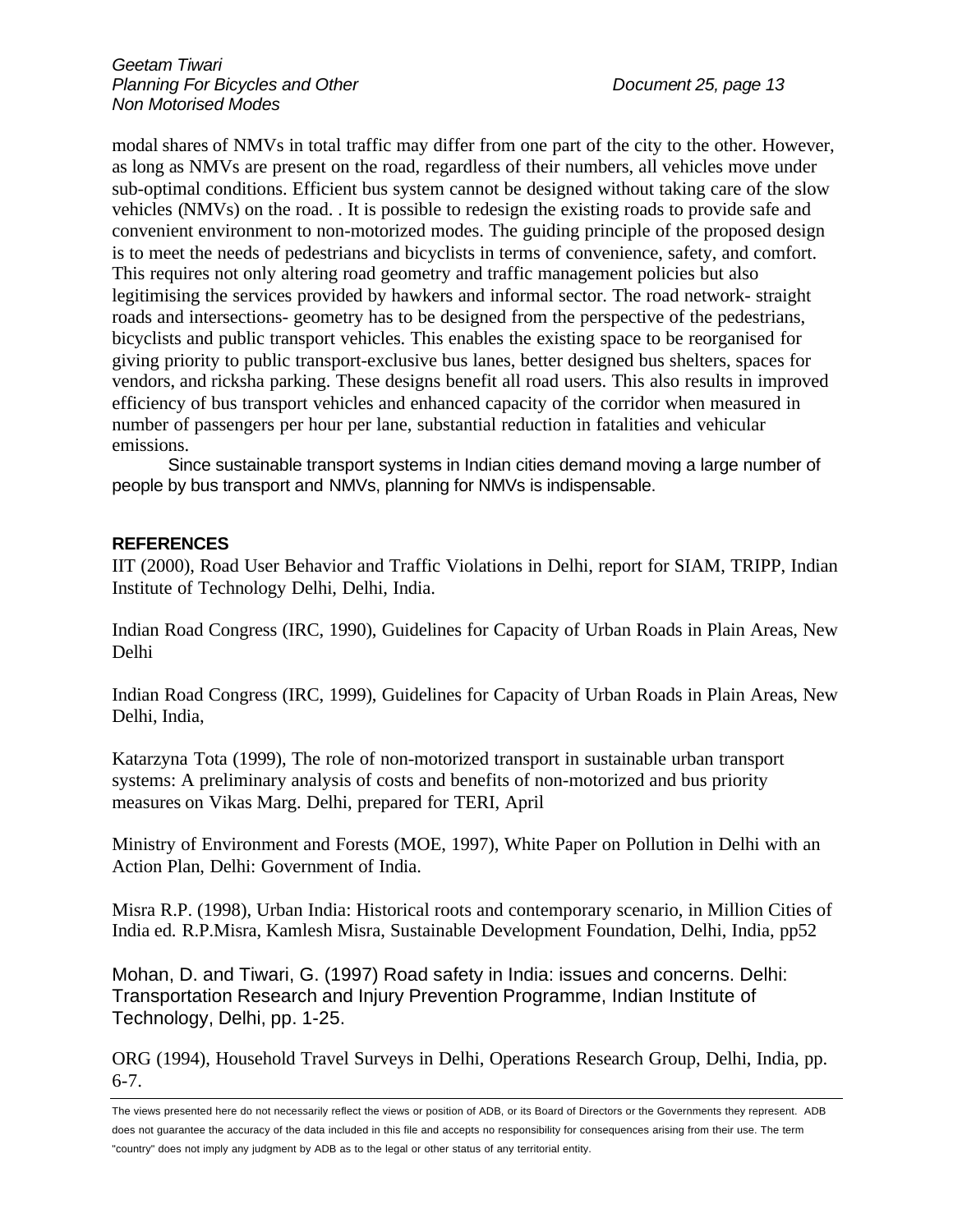Replogle M. (1991), Non-motorized vehicles in Asia: issues and strategies, The World Bank, Washington D.C.

RITES (1998) B. Route Rationalization and TimeTable Formulation Study for Bus System of Delhi. Delhi, India: Government of the National Capital Territory of Delhi.

RITES (1998) A, Traffic and Transportation Policies and Strategies in Urban Areas in India, Final Report, New Delhi for Ministry of Urban Affairs and Employment, Government of India, March 1998, ppES-3.

Shanghai Municipal Government (1999). Strategy for Sustainable Development of Urban Transportation and Environment - for a Metropolis with Co-ordination Development of Transportation and Environment toward 21<sup>st</sup> Century. Workshop on Urban Transport and Environment, CICED, Beijing.

The Municipal Government of Shenzhen City (1999). To Make Shenzhen a Beautiful and Comfortable City by Perfecting Urban Planning and Promoting Transportation Management. Workshop on Urban Transport and Environment, CICED, Beijing.

Tiwari, G. (2000), and Economic Benefits of Cycling Infrastructure: Case study Delhi, report for ICE-Netherlands, TRIPP, Indian Institute of Technology, and Delhi, India.

Tiwari G, D. Mohan, J.Fazio, (1998), Conflict Analysis in Mixed Traffic Conditions, Accd. Anal. and Prev., Vol.30 No.2, pp.207-215

Tiwari G.(1999), Planning for non-motorized traffic-A prerequisite for sustainable transport system, IATSS Research, vol.23 No.2, pp70-77

Tiwari, G., D.Mohan et al(1998) Bicycle Master Plan for Delhi, Final Report submitted to Transport Department, Delhi Government, TRIPP, Indian Institute of Technology, Delhi.

V.Kartik (1998), Comparison of Alternate measures at AIIMS intersection, B.Tech. Thesis, Department of Civil Engineering, Indian Institute of Technology, Delhi.

 $\ddot{\phantom{a}}$ 

<sup>&</sup>lt;sup>i</sup> G.Tiwari, D.Mohan et.al. Bicycle Master Plan for Delhi, Final Report submitted to Transport Department, Delhi Government, TRIPP, Indian Institute of Technology, Delhi, 1998.

ii Replogle M., Nonmotorised vehicles in Asia: issues and strategies, The World Bank, 1991

iii Indian Road Congress, Guidelines for Capacity of Urban Roads in Plain Areas, New Delhi, India, 1990

The views presented here do not necessarily reflect the views or position of ADB, or its Board of Directors or the Governments they represent. ADB does not guarantee the accuracy of the data included in this file and accepts no responsibility for consequences arising from their use. The term "country" does not imply any judgment by ADB as to the legal or other status of any territorial entity.